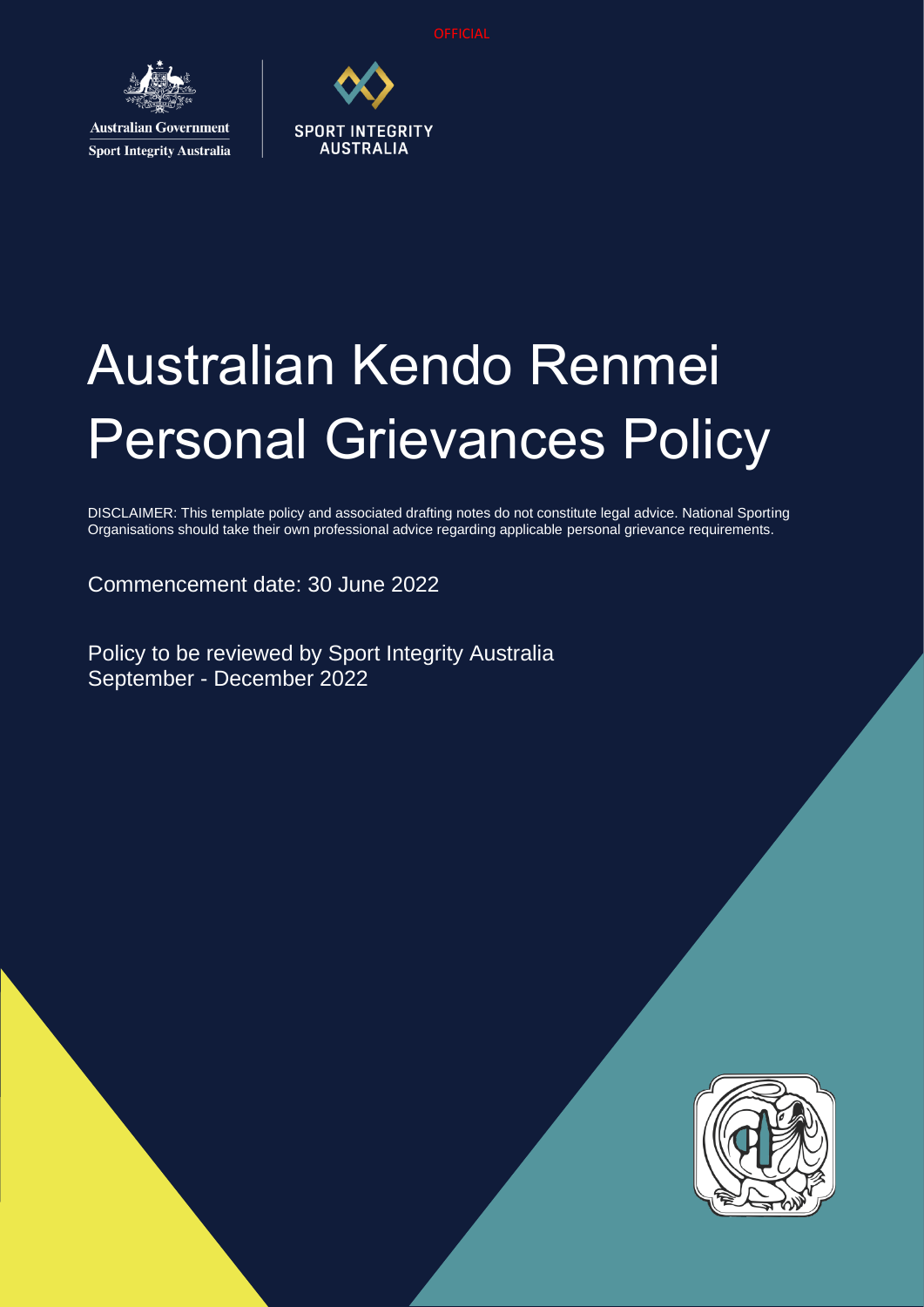## **TABLE OF CONTENTS**

| 1. | <b>Definitions</b>                                               | 1            |
|----|------------------------------------------------------------------|--------------|
| 2. | <b>Purpose</b>                                                   | 1            |
| 3. | <b>Jurisdiction</b>                                              | 1            |
| 4. | <b>Dealing with Personal Grievances</b>                          | $\mathbf{2}$ |
| 5. | <b>Process for facilitated resolution of Personal Grievances</b> | 2            |
| 6. | <b>Role of Member Protection Information Officers</b>            | 3            |
| 7. | <b>National Integrity Framework</b>                              | 3            |
|    |                                                                  |              |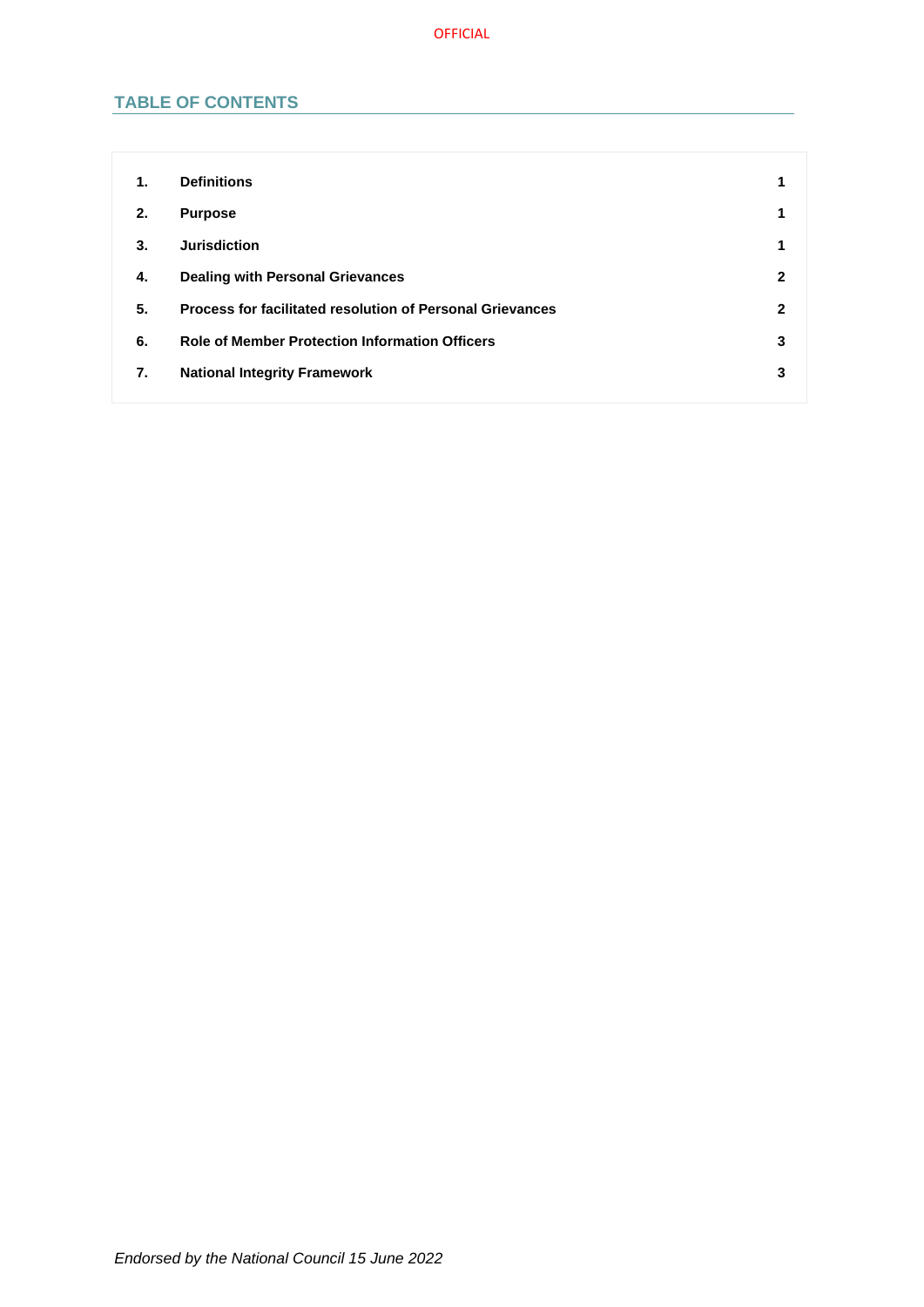## <span id="page-2-0"></span>**1. Definitions**

Defined terms not otherwise defined in this Policy have been defined in and have the meaning given to them in the Australian Kendo Renmei National Integrity Framework. In this Policy the following words have the corresponding meaning:

**Affiliate** means a State or Territory organisation, or Club or Dojo that is an incorporated or unincorporated body, association, or company affiliated with the Australian Kendo Renmei.

**Personal Grievance** has the meaning set out in clause 2.1 of this Policy.

**Policy** means this Personal Grievances Policy including any schedules and annexures.

**Relevant Organisation** means any of the following organisations:

- (a) Australian Kendo Renmei;
- (b) Kendo, Iaido and Jodo Organisations, which includes:
	- (i) Member Organisations;
	- (ii) Clubs; and
	- (iii) Authorised Providers, which means any non-Member organisations authorised to conduct Activities sanctioned by Australian Kendo Renmei or a Member Organisation,

who have agreed to be bound by this Policy;

- (c) Team, which means any collection or squad of athletes who compete and/or train in Australian Kendo Renmei; and
- (d) Any other organisation who has agreed to be bound by this Policy.

**Relevant Person** means any of the following persons who have agreed to be bound by this Policy:

- (a) Individual Member;
- (b) Participant;
- (c) Employee;
- (d) Contractor;
- (e) Volunteer; and
- (f) Any other individual who has agreed to be bound by this Policy.

#### <span id="page-2-1"></span>**2. Purpose**

#### **2.1 Purpose of this Policy**

This Policy has been adopted alongside the Australian Kendo Renmei National Integrity Framework to establish a formal process for people and organisations engaging with the sport of Kendo, Iaido and Jodo to resolve interpersonal conflicts and disputes that arise in the context of their involvement in Kendo, Iaido and Jodo, but do not concern or allege a breach of an Integrity Policy or other Australian Kendo Renmei policy (**"Personal Grievance"**).

#### <span id="page-2-2"></span>**3. Jurisdiction**

**3.1 Who the Policy applies to:**

This Policy applies to Relevant Persons and Relevant Organisations.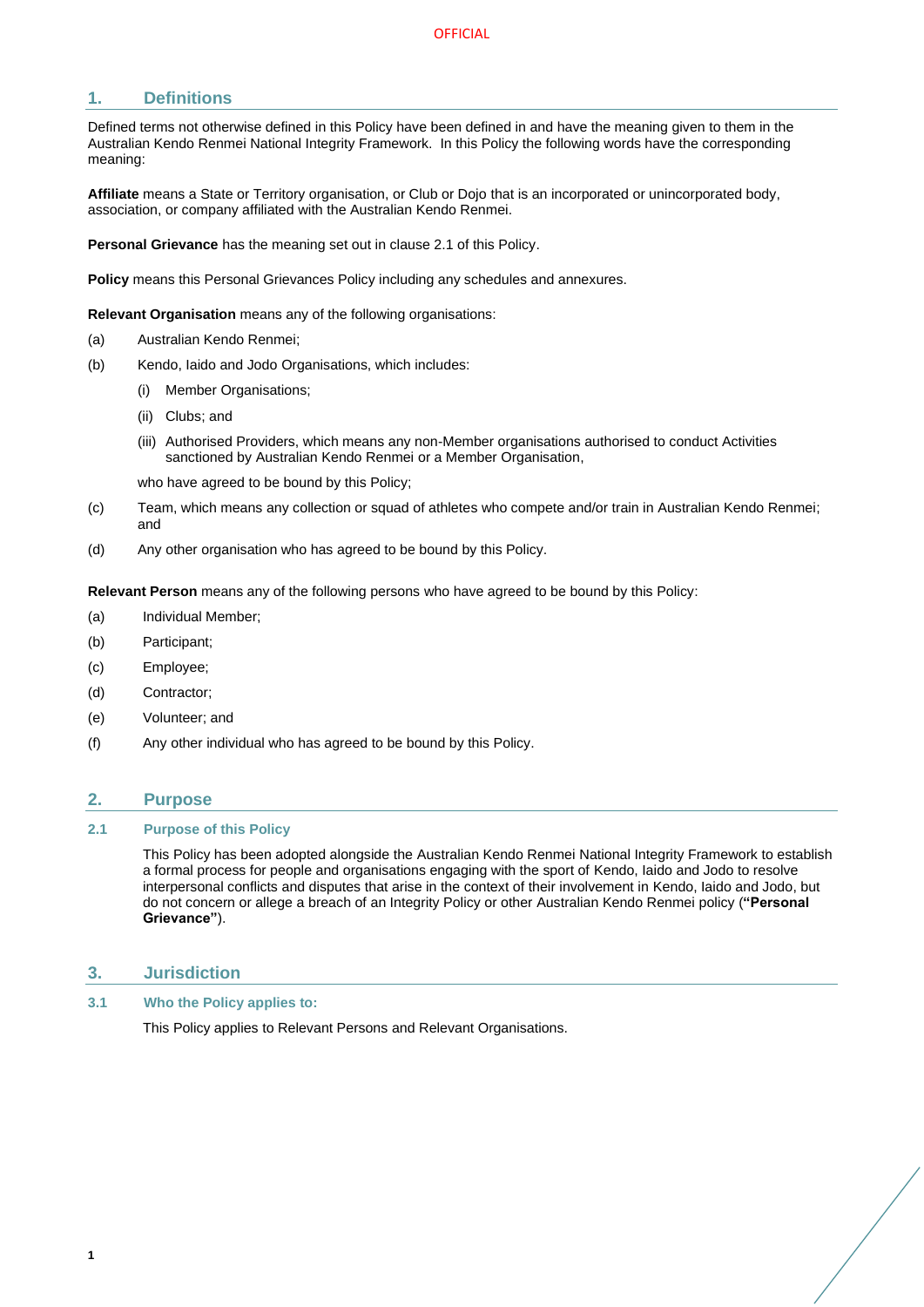#### **3.2 When the Policy applies**

- (a) This Policy applies to interactions between Relevant Persons and/or Relevant Organisations in their capacity as Relevant Persons or Relevant Organisations relating to their involvement in the sport of Kendo, Iaido and Jodo.
- (b) The Policy does not apply to the following:
	- (i) a breach of an Integrity Policy under the Australian Kendo Renmei National Integrity Framework;
	- (ii) a breach of another Australian Kendo Renmei or Affiliate policy;
	- (iii) disputes relating to the employment of a Relevant Person;
	- (iv) interactions between Relevant Persons and Relevant Organisations that are not related to the sport of Kendo, Iaido and Jodo and/or are not in their capacity as Relevant Persons or Relevant Organisations.

### <span id="page-3-0"></span>**4. Dealing with Personal Grievances**

#### **4.1 Steps for resolving Personal Grievances under this Policy**

- (a) Relevant Persons and Relevant Organisations are encouraged to attempt to resolve any disagreement or dispute that is subject to this Policy amongst themselves in the first instance.
- (b) Where a disagreement is unable to be resolved directly through discussion, or one of the parties to the disagreement is uncomfortable with approaching the other party directly or is otherwise unable to do so, the matter may then be referred to the management of the Relevant Organisation of the level at which the dispute occurred. For example, if the subject of the disagreement relates to interactions at local club level and the parties to the disagreement are unable to resolve it amongst themselves, it may then be referred to the management of that club.
- (c) Where a Kendo, Iaido and Jodo Organisation or a member of the administration of a Kendo, Iaido and Jodo Organisation is a party to a Personal Grievance, the matter should instead be referred to the management of the Kendo, Iaido and Jodo Organisation of the next level up (or Australian Kendo Renmei where a Member Organisation or a member of the administration of a Member Organisation is a party to a Personal Grievance). For example, if a dispute at local club level involves an individual involved in the running of the club, it should instead be referred to the relevant state-level organisation.
- (d) If Australian Kendo Renmei or a member of the administration of Australian Kendo Renmei is a party to a Personal Grievance, the matter should instead be referred to the National Sports Tribunal and managed in accordance with the processes of the National Sports Tribunal.
- (e) The relevant Kendo, Iaido and Jodo Organisation, Australian Kendo Renmei or the National Sports Tribunal (as the case may be) will appoint an independent person to help facilitate a resolution to the dispute.
- (f) The matter will be considered closed under this Policy once the facilitation process has concluded. Any ongoing issues between the parties to the disagreement must be dealt with by them in their personal capacity, unless either party engages in conduct that would amount to a breach of an Integrity Policy, which should then be handled under the Australian Kendo Renmei Complaints, Disputes and Discipline Policy, or any other Australian Kendo Renmei policy, which should be handled in accordance with the relevant policy.

#### <span id="page-3-1"></span>**5. Process for facilitated resolution of Personal Grievances**

- (a) Where a Personal Grievance is referred for facilitated resolution, the relevant Kendo, Iaido and Jodo Organisation or Australian Kendo Renmei (as the case may be) will appoint an independent person to assist in resolving the matter.
- (b) The individual appointed as a facilitator does not require formal qualifications as a mediator or conciliator but must be a person who the organisation handling the dispute considers to be independent and capable of facilitating a discussion to resolve Personal Grievances.
- (c) The facilitator to the discussion may make suggestions about possible ways of resolving the grievance but cannot impose a resolution. The facilitation process will be concluded either when the parties agree on an outcome, or after 14 days or such longer period as agreed by all parties involved if a resolution cannot be reached.
- (d) The parties must participate in the facilitated discussion in good faith.